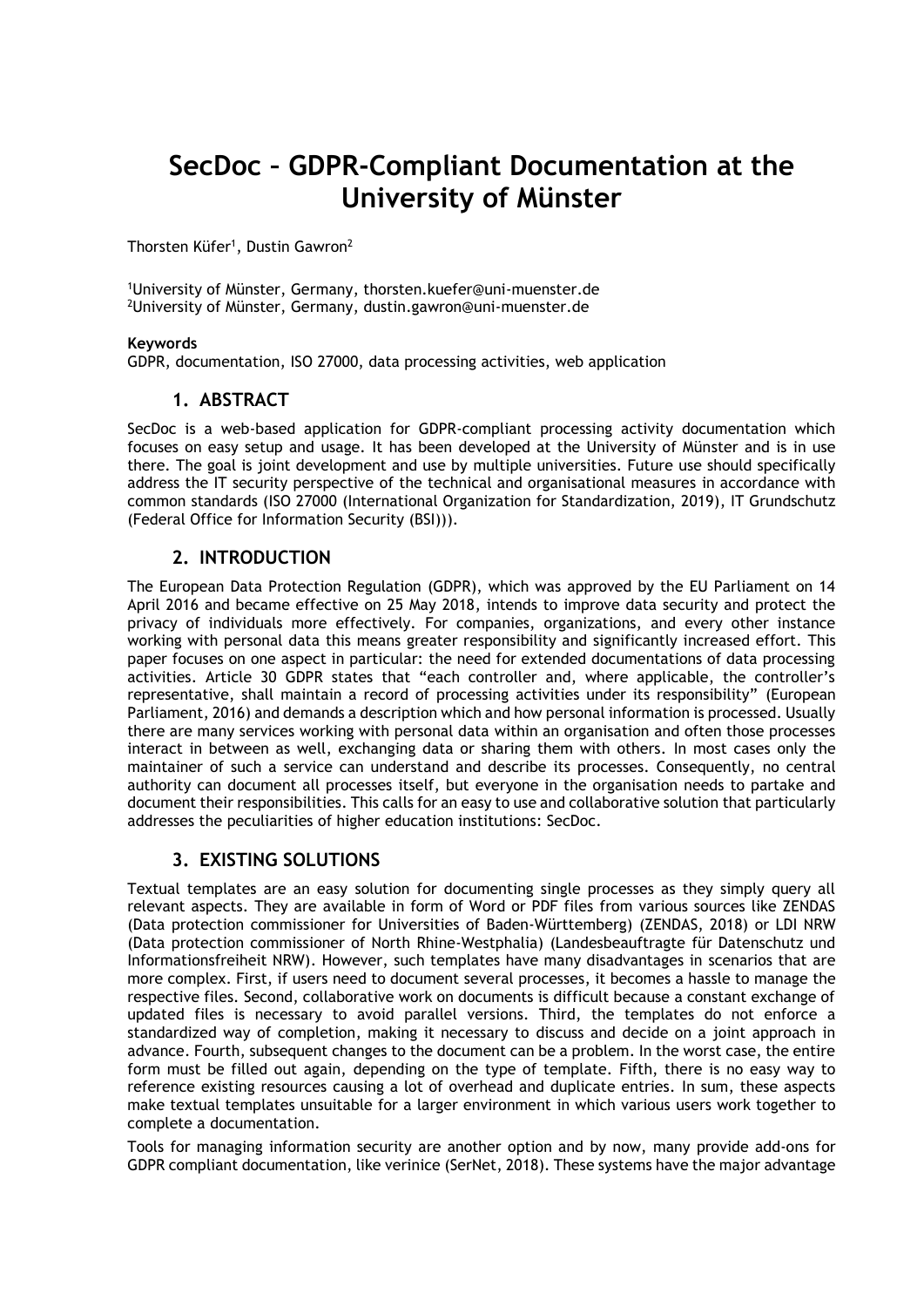of being able to document and reference most important details about the whole structure of available devices, users and services. If an Information Security Management System (ISMS) (International Organization for Standardization, 2019) is already in use and well documented, it is also suitable as basis for GDPR-compliant documentation. If not, however, the effort involved in introducing it cannot be justified by this purpose alone. Importing existing information can already be difficult and timeconsuming. Furthermore, these applications do not focus on GDPR compliant documentation but offer a significantly larger range of functions. Consequently, the handling is clearly more difficult than necessary for the intended purpose – especially without previous training. Another drawback are limitations of collaborative work some systems impose, either by restricted licensing or by additional software requirements.

| <b>A ANGEMELOCT ALS COUNT FUTURE</b> |                                            |                                                                       |                                                                                                                                        |                                                                         |                                                                                                                            | <b>BOISKONNYAK</b> (SILVER) M |              |
|--------------------------------------|--------------------------------------------|-----------------------------------------------------------------------|----------------------------------------------------------------------------------------------------------------------------------------|-------------------------------------------------------------------------|----------------------------------------------------------------------------------------------------------------------------|-------------------------------|--------------|
|                                      |                                            |                                                                       | Verzeichnis von Verarbeitungstätigkeiten / Dokumentation von IT-Verfahren                                                              |                                                                         |                                                                                                                            |                               |              |
|                                      |                                            |                                                                       | Mit diesem Assistenten erzeugen Sie in wenigen Schritten eine DSGVO-konforme Dokumentation für Ihre IT-Verfahren (nach Art. 38 DSGVO). |                                                                         |                                                                                                                            |                               |              |
|                                      |                                            |                                                                       |                                                                                                                                        |                                                                         |                                                                                                                            |                               |              |
|                                      |                                            | 豊                                                                     | 쏲                                                                                                                                      | 田                                                                       |                                                                                                                            | $\overline{\mathbf{13}}$      |              |
|                                      | Allgamein                                  | Dates                                                                 | Datentugeff.                                                                                                                           | Settimin                                                                | <b>Matinatinier</b>                                                                                                        | <b>Abichium</b>               |              |
|                                      |                                            |                                                                       |                                                                                                                                        | Allgemeine Angaben zum gemeldeten Verfahren                             |                                                                                                                            |                               |              |
|                                      | Bezeichnung der Verarbeitungstätigkeit (   |                                                                       |                                                                                                                                        |                                                                         |                                                                                                                            |                               |              |
|                                      | EUNIS GDPR Workshop                        |                                                                       |                                                                                                                                        |                                                                         |                                                                                                                            |                               |              |
|                                      | Zweck der Verarbeitung (2)                 |                                                                       |                                                                                                                                        | Datum der Einführung                                                    |                                                                                                                            |                               |              |
|                                      | Neugierde                                  |                                                                       |                                                                                                                                        | 01032019                                                                |                                                                                                                            |                               |              |
|                                      | Beschreibung (?)                           |                                                                       |                                                                                                                                        |                                                                         |                                                                                                                            |                               |              |
|                                      | Test des GDPR Tools für den EUNIS Workshop |                                                                       |                                                                                                                                        |                                                                         |                                                                                                                            |                               |              |
| H                                    |                                            |                                                                       |                                                                                                                                        |                                                                         |                                                                                                                            |                               | H            |
|                                      |                                            |                                                                       |                                                                                                                                        |                                                                         |                                                                                                                            |                               |              |
| Ĥ                                    |                                            |                                                                       |                                                                                                                                        | Innerorganisatorische Ansorechpartner                                   |                                                                                                                            |                               | $\mathbf{R}$ |
|                                      | Verantwortliche Organisationseinheit *     |                                                                       |                                                                                                                                        |                                                                         |                                                                                                                            |                               |              |
|                                      |                                            | Zentrum für Informationsverarbeitung, Röntgenstr. 7-13, 48149 Münster |                                                                                                                                        |                                                                         |                                                                                                                            |                               |              |
|                                      | Betreuende IVV                             |                                                                       |                                                                                                                                        |                                                                         |                                                                                                                            |                               |              |
| <b>HH</b>                            | Zentrum für Informationsverarbeitung       |                                                                       |                                                                                                                                        |                                                                         |                                                                                                                            |                               | I            |
| 圃                                    |                                            |                                                                       |                                                                                                                                        |                                                                         |                                                                                                                            |                               |              |
|                                      |                                            | FACHLICHER ANSPRECHPARTNER (B)                                        |                                                                                                                                        |                                                                         | TECHNISCHER ANSPRECHPARTNER (D)                                                                                            |                               |              |
|                                      | Name                                       |                                                                       | Demo Nutzer, Zentrum für Informationsverarbeitung, Einsteinstr. 60, 48149 Münster, E-Mail: ziv@uni-muenster.de, Tel. 31600             | Name                                                                    | Demo Nutzer, Zentrum für Informationsverarbeitung, Einsteinstr. 60, 48149 Münster, E-Mail: ziv@uni-muenster.de, Tel. 31600 |                               |              |
|                                      |                                            |                                                                       |                                                                                                                                        |                                                                         |                                                                                                                            |                               |              |
|                                      |                                            |                                                                       |                                                                                                                                        | Angaben zum ggf_mit dem Verantwortlichen gemeinsam Verantwortlichen (?) |                                                                                                                            |                               |              |
|                                      |                                            | Es gibt Mitverantwortliche außerhalb der WWU                          |                                                                                                                                        |                                                                         |                                                                                                                            |                               |              |
|                                      |                                            |                                                                       |                                                                                                                                        |                                                                         |                                                                                                                            | Weiter O                      |              |
|                                      |                                            |                                                                       |                                                                                                                                        | Werfahrensliste anzeigen                                                |                                                                                                                            |                               |              |

**Figure 1 - SecDoc Main View**

## **4. SECDOC**

SecDoc (Westfälische Wilhelms-University, 2019) was born from the idea of developing an easy to use tool for GDPR compliant documentations that addresses the organisational specifics of a university. It should not require any significant additional setup or overhead. The solution is a light-weight web application that can be accessed simply with an HTML 5 compliant browser, eliminating the need for additional software.

The application consists of an interactive form originally based on the ZENDAS template (ZENDAS, 2018) which was adapted and extended in cooperation with our data protection officers (DPOs).

SecDoc guides users through the entire documentation process in six steps: 1) general information about processing activity, including contact information, 2) data categories, 3) data access, 4) relevant IT systems, 5) technical and organisational measures (security of processing), 6) settings and finish. To help users fill out the form and further harmonise the structure of different documentations, hints and suggestions (e.g. for contact information, organisational units, computer systems) are offered during completion. The current progress is saved automatically on a backend server once a step is completed. Manual saving is also possible. This enables users to continue their work where they left off. Once a documentation is completed, a compact PDF version is generated and any person declared as responsible contact person of the process is notified by email.

By default, only the creator, organisational and technical contact persons as well as the DPOs can access a documentation. These persons can grant role based access and editing rights to other users,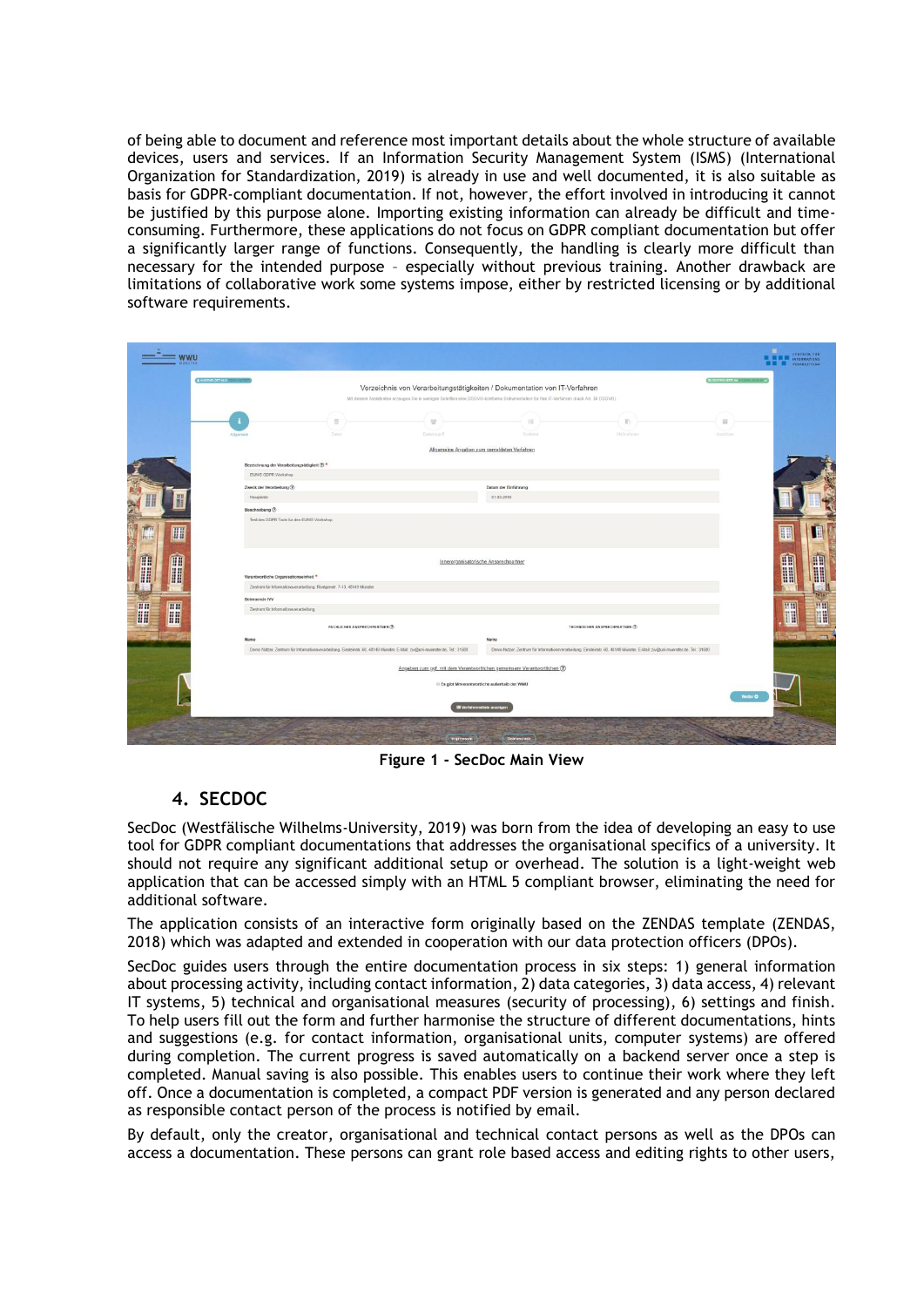thereby eliminating the need to send documents back and forth for collaboration. DPOs have access to all available documentations, whether they are still in progress or completed, enabling them to assist users in filling out the form and to keep track of possible issues.

The frontend is a mix of HTML and JavaScript to enable interactivity. It uses Bootstrap for a responsive web design. The backend is a light-weight PHP script, handling Ajax requests from the frontend. It uses a standalone SQLite database, which can be easily replaced by other database systems in case higher performance is needed. All information entered by users is processed in JSON format, which makes it easy to access the data with third-party or future tools (e.g. verinice). The PDF generation is performed on the server using MPDF. The backend uses existing services where applicable. The login, for example, is handled with our university's SSO solution, while user information, role information, and information about existing computer systems is retrieved from our central databases.

|                                      | <b>WWU</b><br>MÜNSTER                                                                                                                                                                                                                                                                        |                                                                                                                                       |                                                                                                                                       |                         |                          |                                       | ZENTRUM FÜR<br><b>INFORMATIONS</b><br><b>VERARBEITUNG</b> |  |  |  |  |  |
|--------------------------------------|----------------------------------------------------------------------------------------------------------------------------------------------------------------------------------------------------------------------------------------------------------------------------------------------|---------------------------------------------------------------------------------------------------------------------------------------|---------------------------------------------------------------------------------------------------------------------------------------|-------------------------|--------------------------|---------------------------------------|-----------------------------------------------------------|--|--|--|--|--|
|                                      | A ANGEMELDET ALSO DEMO MUNICIPAL<br>AKTUALISIERT AM 2 3/2019 19:56:45<br>Verzeichnis von Verarbeitungstätigkeiten / Dokumentation von IT-Verfahren<br>Mit diesem Assistenten erzeugen Sie in wenigen Schritten eine DSGVO-konforme Dokumentation für Ihre IT-Verfahren (nach Art. 30 DSGVO). |                                                                                                                                       |                                                                                                                                       |                         |                          |                                       |                                                           |  |  |  |  |  |
| Übersicht aller gemeldeten Verfahren |                                                                                                                                                                                                                                                                                              |                                                                                                                                       |                                                                                                                                       |                         |                          |                                       |                                                           |  |  |  |  |  |
| I<br>He H                            | Abgeschlossen<br>Statistik<br>In Bearbeitung<br>· Einträge anzeigen<br>10 <sup>1</sup>                                                                                                                                                                                                       |                                                                                                                                       | PDF<br>Drucken                                                                                                                        |                         | Suchen                   | eunis                                 |                                                           |  |  |  |  |  |
|                                      | Organisationseinheit<br>Bezeichnung                                                                                                                                                                                                                                                          | Fach. Ansprechpartner                                                                                                                 | Techn. Ansprechpartner                                                                                                                | Datum der<br>Einführung | Letzte<br>Aktualisierung | Kommentar                             | 關                                                         |  |  |  |  |  |
| <b>A</b><br>Ĥ                        | EUNIS GDPR<br>Zentrum für<br>Workshop <sup>O</sup><br>Informationsverarbeitung,<br>Röntgenstr. 7-13, 48149<br>Münster                                                                                                                                                                        | Demo Nutzer, Zentrum für<br>Informationsverarbeitung, Einsteinstr.<br>60, 48149 Münster, E-Mail: ziv@uni-<br>muenster.de. Tel.: 31600 | Demo Nutzer, Zentrum für<br>Informationsverarbeitung, Einsteinstr.<br>60, 48149 Münster, E-Mail: ziv@uni-<br>muenster.de. Tel.: 31600 | 2019-03-01              | 2019-03-02<br>19:50:55   |                                       | m<br>th<br>H<br>H                                         |  |  |  |  |  |
| H<br><b>HH</b><br>H                  | Bearbeiten<br>PDF anzeigen<br>1 bis 1 von 1 Einträgen (gefiltert von 5 Einträgen)                                                                                                                                                                                                            |                                                                                                                                       |                                                                                                                                       |                         |                          | < Zurück<br>Nächste ><br>$\mathbf{1}$ | <b>CONTENT</b><br>$\sqrt{1-\frac{1}{2}}$<br>H<br>H        |  |  |  |  |  |
|                                      |                                                                                                                                                                                                                                                                                              | <b>Impressum</b>                                                                                                                      | <b>Datenschutz</b>                                                                                                                    |                         |                          |                                       |                                                           |  |  |  |  |  |

**Figure 2 - DPO View**

## **5. FUTURE PLANS**

Even though the application is already in use, there are still many aspects we would like to cover in the future. First, we want to further simplify usage by creating and providing templates for commonly used services such as email, file service, ticket system or Active Directory systems. This enables users to copy templates within SecDoc and they only need to adjust the content according to their individual setup. Secondly, we want to extend the application to include a good and easy to use solution for documenting technical and organizational measures (TOMs) (as required by Art. 32 GDPR) (European Parliament, 2016) as well as a method for carrying out data protection impact assessments (as required by Art. 35 GDPR) (European Parliament, 2016). Thirdly, we want to find a suitable solution to support multiple languages, as the application is only available in German at the moment. In the end the DPO view of all processing activities could be implemented with a dashboard showing various statistics and information helping the DPO's tasks.

In addition to these development goals, there are also organizational aspects that need clarification. A data protection management system (DPMS) should be established before the introduction of the documentation tool. Official regulations and guidelines need to be created at Münster of University to enforce the use of SecDoc in the long run. The DPMS should address the responsibilities for documentation and set up decentral contact persons. In order to further establish SecDoc for the documentation of processing activities at the University of Münster, we need user-friendly manuals